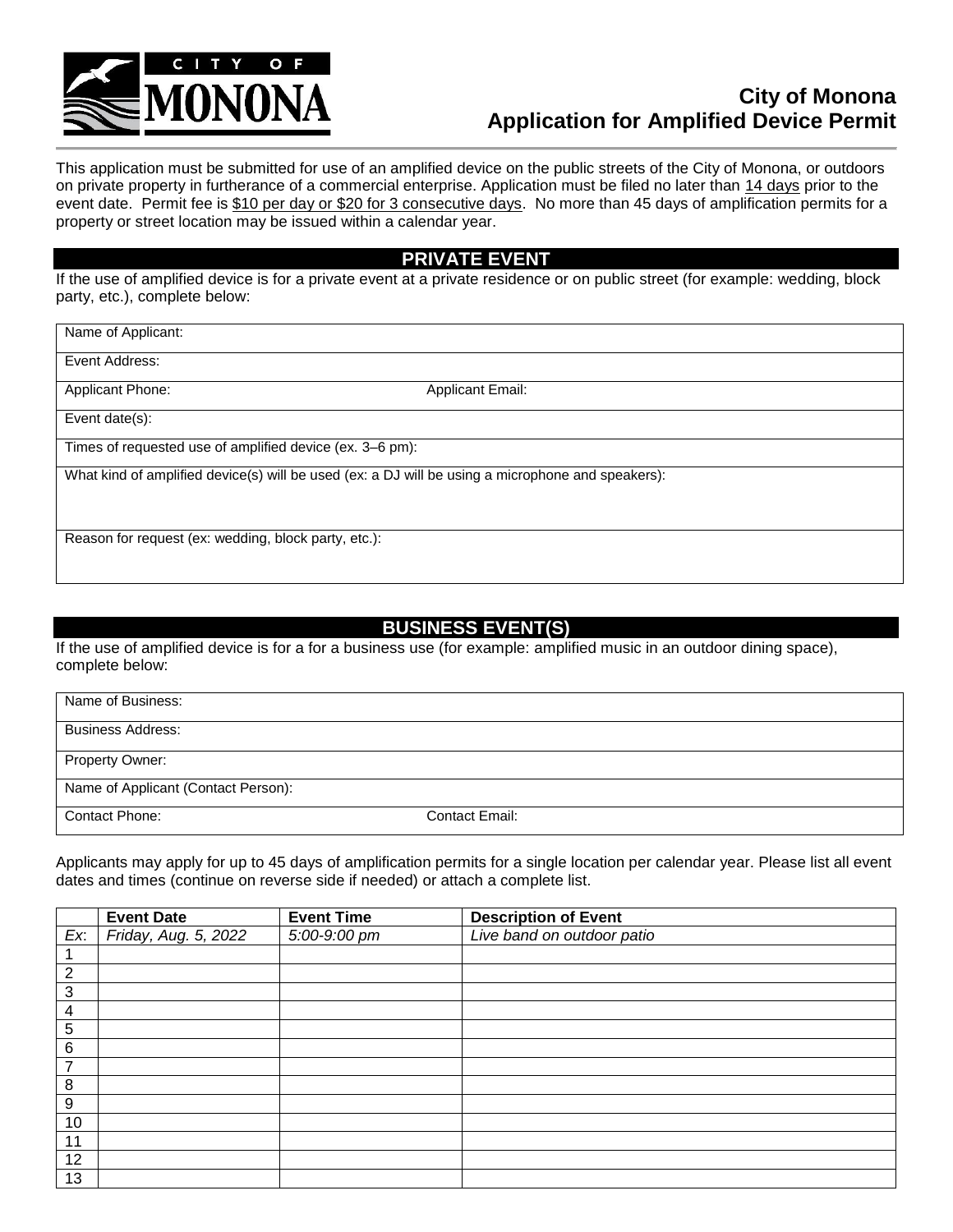|                                    | <b>Event Date</b> | <b>Event Time</b> | <b>Description of Event</b> |
|------------------------------------|-------------------|-------------------|-----------------------------|
| 14                                 |                   |                   |                             |
| 15                                 |                   |                   |                             |
| 16                                 |                   |                   |                             |
| 17                                 |                   |                   |                             |
| 18                                 |                   |                   |                             |
| 19                                 |                   |                   |                             |
|                                    |                   |                   |                             |
| $\frac{20}{21}$                    |                   |                   |                             |
| $\frac{22}{23}$<br>$\frac{23}{24}$ |                   |                   |                             |
|                                    |                   |                   |                             |
|                                    |                   |                   |                             |
|                                    |                   |                   |                             |
| 26                                 |                   |                   |                             |
| 27                                 |                   |                   |                             |
| $\overline{28}$                    |                   |                   |                             |
| 29                                 |                   |                   |                             |
| 30                                 |                   |                   |                             |
| 31                                 |                   |                   |                             |
| 32                                 |                   |                   |                             |
| 33                                 |                   |                   |                             |
| $\frac{34}{35}$                    |                   |                   |                             |
|                                    |                   |                   |                             |
| 36                                 |                   |                   |                             |
| 37                                 |                   |                   |                             |
| 38                                 |                   |                   |                             |
| 39                                 |                   |                   |                             |
| 40                                 |                   |                   |                             |
| 41                                 |                   |                   |                             |
| 42                                 |                   |                   |                             |
| 43                                 |                   |                   |                             |
| 44                                 |                   |                   |                             |
| 45                                 |                   |                   |                             |

As a condition of the application, you are required to make contact, either through mailed notice, digital communication, or other means, with residences within two hundred (200) ft of your business property to notify them of the date and time of the public hearing on the permit application. If the entity applies for multiple amplified device events in one application, they shall be required to provide residents within the notification area with all of the dates of the amplified device usage in one notice.

|                                                          | agree to follow and abide by the rules and regulations as |  |  |  |  |  |
|----------------------------------------------------------|-----------------------------------------------------------|--|--|--|--|--|
| defined in the City of Monona Municipal Code (attached). |                                                           |  |  |  |  |  |
|                                                          |                                                           |  |  |  |  |  |
| Signature                                                | Date                                                      |  |  |  |  |  |

Approval of License Review Committee **Date** Date Date